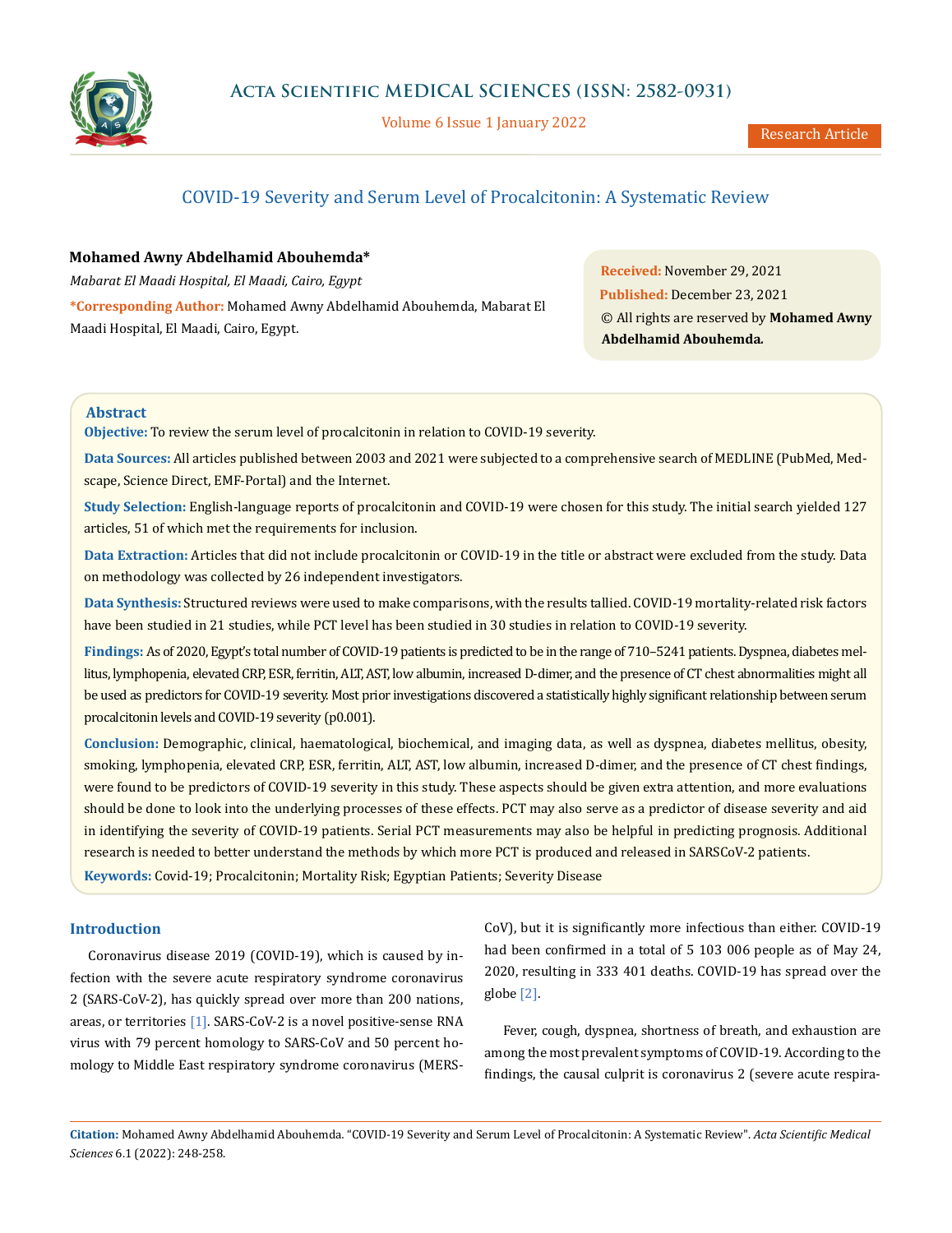tory syndrome) (SARS-CoV-2). Pneumonia with acute respiratory distress syndrome, septic shock, and associated sequelae are the most common clinical symptoms  $[3]$ . However, there are no specific symptoms to diagnose coronavirus infection, and reliable diagnosis relies on reverse transcription-polymerase chain reaction (RT-PCR) analysis to detect the viral genome  $[4]$ .

Egypt is a country in Africa, located in the northeast corner of the continent, with a population of around 100 million people and a land area of 1,010,408 km<sup>2</sup>. It is surrounded on the north by the Mediterranean Sea, on the east by the Red Sea, on the west by Libya, and on the south by Sudan. The Egyptian Constitution declares health to be a fundamental human right. On January 26, 2020, Egypt was banning all flights from China to Egypt. The first confirmed case of a Chinese individual in Egypt was officially declared on February 14, 2020. A quarantine station has been established for the patient. The Egyptian cabinet formally denied any proven Egyptian cases on February 28, 2020. The second COVID-19 case was formally revealed on March 1, 2020, [5].

The first Egyptian case of COVID-19 death was reported on March 20, 2020, twenty days after the first case of COVID-19 death in Egypt (for a German person). Since the  $7<sup>th</sup>$  of March through the 21<sup>st</sup> of March, all schools/universities and mosques have been closed [5]. The Egyptian government has instituted various sorts of lockdowns in order to mitigate the epidemic's impact. Many eventualities are possible, as the COVID-19 epidemic could fade away in the spring or summer, or it could turn into the world's greatest pandemic. During the COVID-19 pandemic, healthcare professionals are at a high risk of becoming infected. To overcome shortages of medical supplies and personnel, the majority of Egyptian hospitals have been equipped to deal with COVID-19 patients [5].

Insights into disease pathophysiology are developing, as are ways to quickly detect and assess COVID-19 infection. Biomarkers in the lab are less expensive, faster, and easier to get. As a result, they have been the favoured method of monitoring and predicting illness outcomes and prognosis. Understanding the variance and profile of individual biomarkers as a function of different COVID-19 outcomes would aid in the creation of a risk stratified strategy to the care of COVID-19 patients. When compared to milder cases in which survival is the outcome, studies have shown that severe or fatal cases of COVID-19 disease are associated with an elevated white cell count, blood urea nitrogen, creatinine, markers of liver and kidney function, C reactive protein (CRP), interleukin-6 (IL-6), lower lymphocyte (1000/L) and platelet counts (100x10 $^{\circ}$ /L), as well as albumin levels [6].

The 116-amino-acid precursor of the hormone calcitonin is procalcitonin (PCT). Patients hospitalised for moderate or severe forms of coronavirus disease-19 (COVID-19) usually have elevated serum procalcitonin (PCT) [7]. The presence of circulating endotoxins is the primary trigger for PCT production. As a result, PCT is commonly used as a biomarker for systemic bacterial infections in clinical practise, and has been interpreted as a signal of secondary bacterial infection in COVID-19 [8].

Increases in proinflammatory cytokines such as interleukin-6 (IL-6), interleukin-1b (IL-1b), and tumour necrosis factor- (TNF-) can also promote PCT production [9]. These mediators are heavily implicated in the so-called cytokine storm, which is defined by the emergence of respiratory symptoms and interstitial lung infiltrates on chest radiography as COVID-19 progresses from the viremic to the hyperinflammatory stage. Thus, PCT elevation may represent a direct consequence of the COVID-19 cytokine storm and could also be interpreted in the framework of a viral sepsis syndrome  $[10]$ .

PCT elevation has been identified as a predictive indicator of unfavourable outcomes in COVID-19, including progression from moderate to severe and critical forms of the disease, ICU hospitalisation, mechanical ventilation, and mortality, according to several systematic reviews and meta-analyses  $[11]$ . Many additional inflammatory indicators, including as IL-6, C-reactive protein (CRP), D-dimer, and WBC increase, have similar predictive role with PCT [12].

As a result, the goal of this study was to examine the blood level of procalcitonin in relation to the severity of COVID-19.

## **Materials and Methods**

#### **Data sources**

A thorough investigation of Severe COVID-19 and procalcitonin levels in the blood All studies published between 2003 and 2021 were analyzed using MEDLINE (PubMed, Medscape, Science Direct, EMF-Portal) and the Internet. Mortality-related risk factors/ COVID-19 severity/procalcitonin level/COVID-19 severity I and procalcitonin levels were studied during the investigation. From 2003 to 2021, the search was conducted in electronic databases.

**Citation:** Mohamed Awny Abdelhamid Abouhemda*.* "COVID-19 Severity and Serum Level of Procalcitonin: A Systematic Review". *Acta Scientific Medical Sciences* 6.1 (2022): 248-258.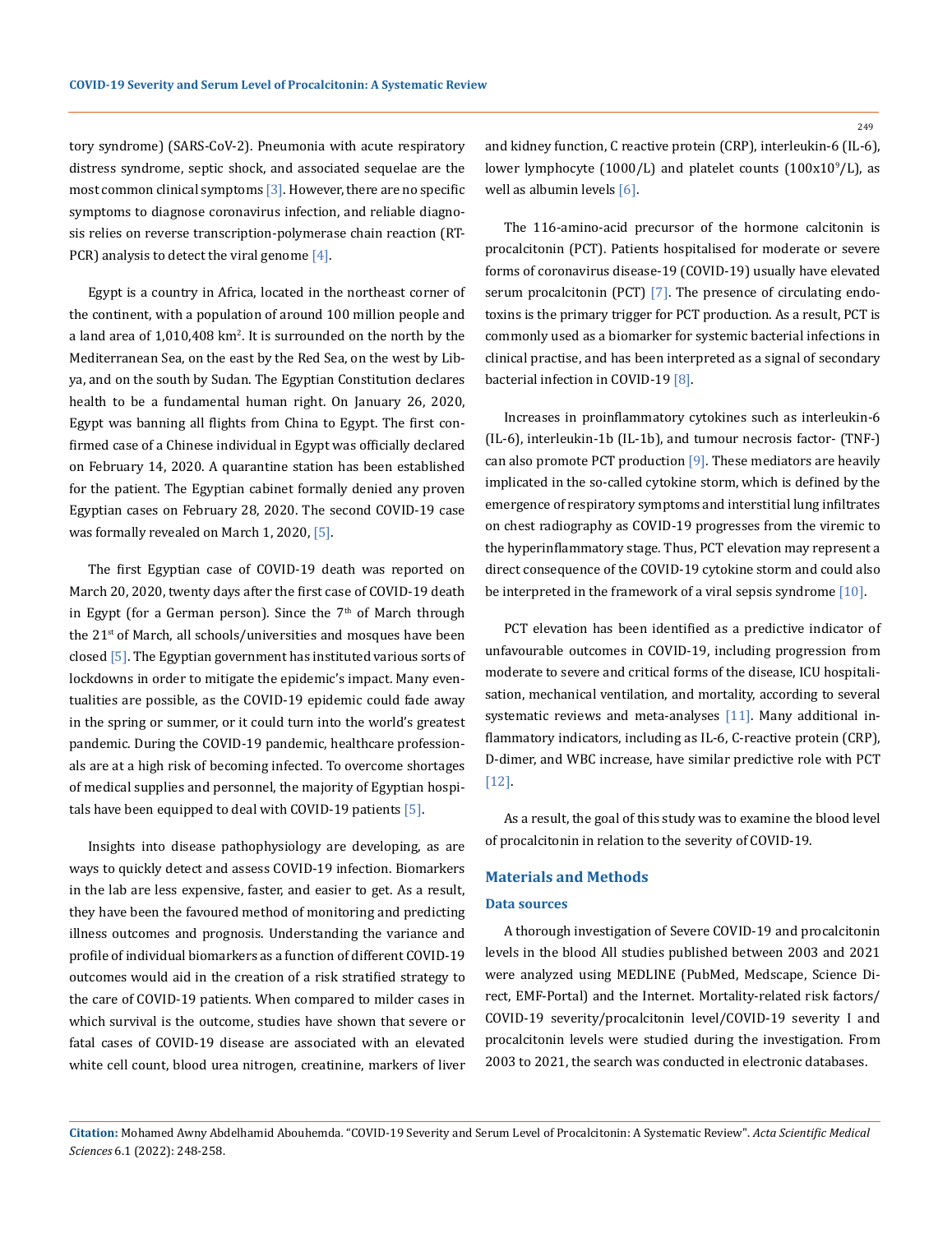#### **Study selection**

Articles that met the criteria were peer-reviewed and authored in English. COVID-19 and procalcitonin were not mentioned in the title or abstract of any articles. Original studies, systematic reviews, or meta-analyses were evaluated, and final inclusion decisions were made based on the following criteria: primary or first-line treatment and, if necessary, subsequent treatment were documented, as well as treatment success, complications, and side effects.

#### **Data extraction**

COVID-19 and procalcitonin were not mentioned in the title or abstract of any articles. Data on methodology, health outcomes, and traditional protocol was retrieved by 25 independent investigators. Letters/comments/editorials/news, and studies not centred on COVID-19 and procalcitonin. In addition to the Evidence Pyramid, the analyzed papers were appraised according to evidence-based medicine (EBM) criteria using the US Preventive Services Task Force categorization and UK National Health Service methodology for EBM [13].

[U.S. Preventive Services Task Force](http://en.wikipedia.org/wiki/US_Preventive_Services_Task_Force) [13].

- Level I: Evidence obtained from at least one properly designed [randomized controlled trial.](http://en.wikipedia.org/wiki/Randomized_controlled_trial)
- Level II-1: Evidence obtained from well-designed controlled trials without [randomization](http://en.wikipedia.org/wiki/Randomization).
- Level II-2: Evidence obtained from well-designed [cohort](http://en.wikipedia.org/wiki/Cohort_study) or [case-control](http://en.wikipedia.org/wiki/Case-control) analytic studies, preferably from more than one center or research group.
- Level II-3: Evidence obtained from multiple time series with or without the intervention. Dramatic results in uncontrolled trials might also be regarded as this type of evidence.
- Level III: Opinions of respected authorities, based on clinical experience, descriptive studies, or reports of expert committees.

#### **Study quality assessment**

All the studies were judged on their quality. Study design, ethical approval, evidentiary power calculation, established eligibility criteria, proper controls, adequate information, and specified evaluation instruments were all important elements. Confounding factors were expected to be recorded and managed for, as well as adequate data analysis and an explanation for missing data.

### **Data synthesis**

The results of a structured systematic review were tabulated. COVID-19 mortality-related risk factors have been studied in 21 studies, while PCT level has been studied in 30 studies in relation to COVID-19 severity (Figure 1).

#### **Results**

### **Study selection and characteristics**

A thorough investigation of Severe COVID-19 and procalcitonin levels in the blood All studies published between 2003 and 2021 were analyzed using MEDLINE (PubMed, Medscape, Science Direct, EMF-Portal) and the Internet. Articles with titles or abstracts that did not include COVID-19 mortality-related risk variables or PCT level in relation to COVID-19 severity were excluded. Data on methodology, health outcomes, and traditional protocol was collected by 26 independent investigators. A total of 50 articles were identified as potentially relevant, but they were omitted because they did not meet our inclusion criteria. Because 54 studies met the inclusion criteria, they were reviewed. COVID-19 mortality-related risk factors have been studied in 21 studies, while PCT level has been studied in 30 studies in relation to COVID-19 severity (Figure 1).



Figure 1. Flowchart of the literature review of the studies.

There were nine retrospective cohort studies [14,24-26,29,36- 38,40] that were classified as level II-2 or (level B) and suggested that the estimated total number of COVID-19 patients in Egypt as

**Citation:** Mohamed Awny Abdelhamid Abouhemda*.* "COVID-19 Severity and Serum Level of Procalcitonin: A Systematic Review". *Acta Scientific Medical Sciences* 6.1 (2022): 248-258.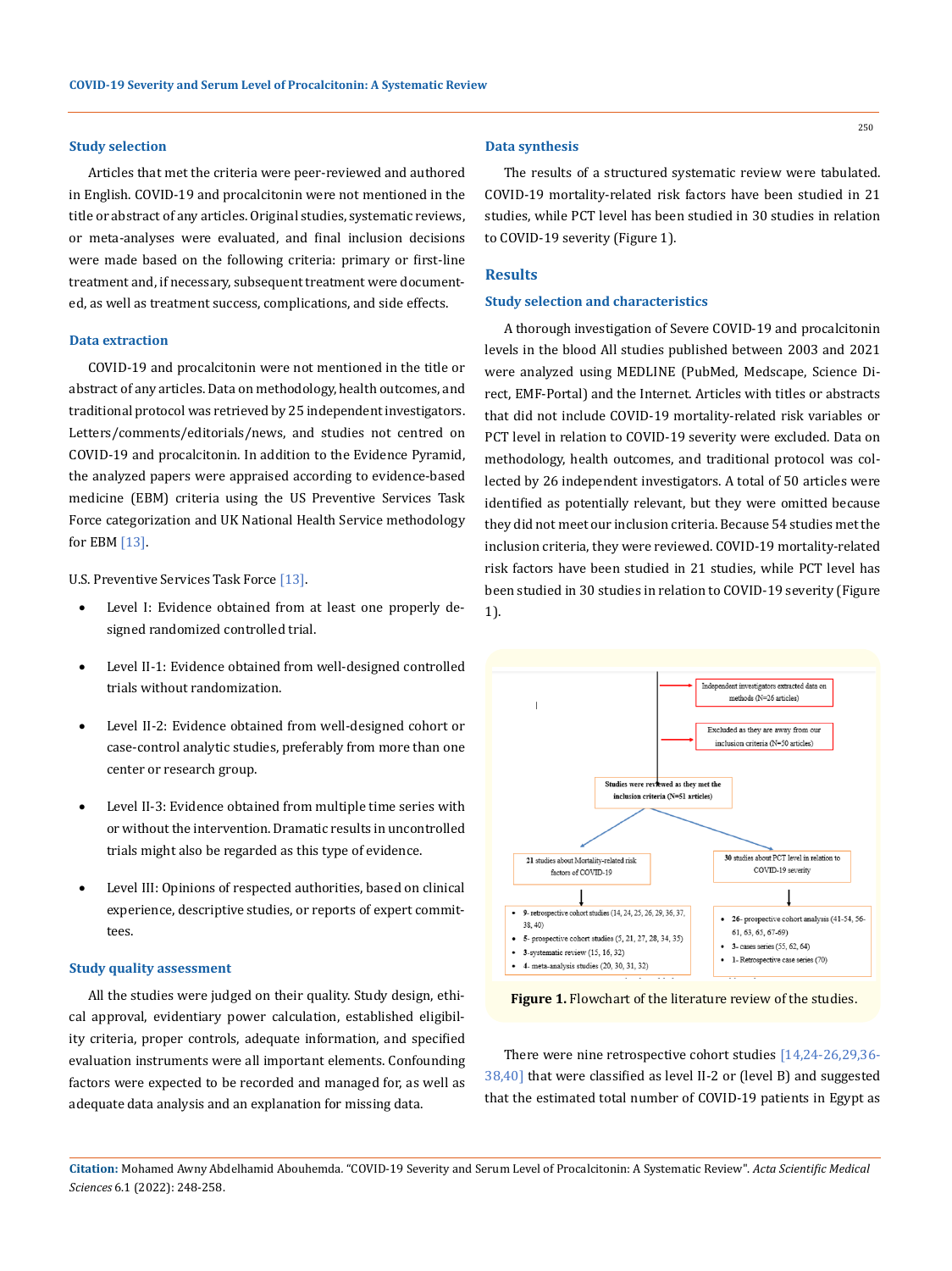of March 31 might be between 710 and 5241 individuals. Dyspnea, diabetes mellitus, obesity, smoking, lymphopenia, elevated CRP, ESR, ferritin, ALT, AST, low albumin, increased D-dimer, and the presence of CT chest abnormalities might all be used as predictors for COVID-19 severity.

In addition, five prospective cohort studies [5,21-28,34], all of which were classified as level II-2, found that the nations listed do not have the same spread or mortality curves, stages of the epidemic, or management procedures. Hospitalization and fatality rates are lower in females with coronavirus than in males. Patients with

COPD, hypertension, diabetes, CVD, and cancer had a significant impact on COVID-19 patients. The combined OR and HR showed a significant positive relationship between acute renal damage and COVID-19 mortality. While three systematic evaluations [15,16,32] found that old age was strongly related with MERS-Cov and SARS mortality, they did not reach Level III. Furthermore, four metaanalysis studies (20, 30, 31, 39) have been classified as Level III or (level c), indicating that greater age is associated with an increased risk of mortality from coronavirus, as measured by the pooled OR and HR. Diabetes is a factor in COVID-19 patient severity and mortality (Table 1).

| <b>Author</b>                                                         | <b>Year</b>  | <b>Study</b><br>design        | <b>Level of</b><br><b>EBM</b> | <b>Results</b>                                                                                                                                                                                                                                                      |  |
|-----------------------------------------------------------------------|--------------|-------------------------------|-------------------------------|---------------------------------------------------------------------------------------------------------------------------------------------------------------------------------------------------------------------------------------------------------------------|--|
| Hassany., et al. [14]                                                 | 2020         | Retrospective<br>study        | Level II-2                    | The expected total number of patients with COVID-19 in Egypt, as of<br>March 31, could be in the range of 710-5241 patients.                                                                                                                                        |  |
| Saba and Elsheikh,<br>$[5]$                                           | 2020         | Prospective<br>cohort         | Level II-2                    | The listed countries do not share the same curves of spread or deaths,<br>stages of the epidemic, or steps of interventions.                                                                                                                                        |  |
| Hong., et al. [15]<br>Choi., et al. [16]                              | 2018<br>2003 | Systematic<br>review          | Level III                     | Old age was significantly associated with MERS-Cov and SARS mortality.                                                                                                                                                                                              |  |
| Abate., et al. [20]                                                   | 2020         | Meta-analysis                 | Level III                     | Older age has shown increased risk of mortality due to coronavirus and<br>the pooled OR and HR.                                                                                                                                                                     |  |
| Scully., et al. [21]                                                  | 2020         | Prospective<br>cohort         | Level II-2                    | Female with coronavirus have lower rates of hospitalization and<br>mortality than male.                                                                                                                                                                             |  |
| Zhou., et al. [24]                                                    | 2020         | Retrospective<br>cohort study | Level II-2                    | Coronavirus related risk of mortality was significantly associated with<br>smoker patients when compared to non-smoker patients.                                                                                                                                    |  |
| Van Gerwen ., et al.<br>[25] Soares., et al.<br>$[26]$                | 2021<br>2020 | Retrospective<br>cohort study | Level II-2                    | Significant association between obesity and coronaviruses mortality.                                                                                                                                                                                                |  |
| Dessie and<br>Zewotir [27]                                            | 2021<br>2020 | Prospective<br>cohort         | Level II-2                    | Mortality among hospitalized COVID-19 patients with diabetes was<br>higher compared to the patients without diabetes and HR                                                                                                                                         |  |
| Fang., et al. [28]                                                    | 2020         | Prospective<br>cohort         | Level II-2                    | COVID-19 patients are highly influenced by patients with COPD,<br>hypertension, CVD and cancer. Diabetes also contributes to more severe<br>COVID-19 and higher rates of mortality.                                                                                 |  |
| Ghweil., et al. [29]                                                  | 2020         | Retrospective<br>study        | Level II-2                    | Demographic, clinical, hematological, biochemical, and imaging data,<br>dyspnea, diabetes mellitus, lymphopenia, raised CRP, ESR, ferritin, ALT,<br>AST, low albumin, and presence of CT chest findings could be considered<br>as predictors for COVID-19 severity. |  |
| Fadini., et al. [30],<br>Wang., et al. [31]                           | 2020<br>2020 | Meta-analysis                 | Level III                     | diabetes is a determinant of severity and mortality of COVID-19 patient.                                                                                                                                                                                            |  |
| Alqahtani., et al. [32]                                               | 2020         | Systematic<br>review          | Level III                     | COPD patients with COVID-19 showed higher rates of hospitalization<br>and mortality.                                                                                                                                                                                |  |
| Klang., et al. [34],<br>and<br>Hernández-Galda-<br>mez., et al. [35]  | 2020<br>2020 | Prospective<br>cohort         | Level II-2                    | A significant positive association between acute kidney injury and<br>COVID-19 mortality and the pooled OR and HR.                                                                                                                                                  |  |
| Mikami., et al. [36],<br>Chilimuri., et al. [37],<br>Wu., et al. [38] | 2021<br>2020 | Retrospective<br>cohort study | Level II-2                    | A significant association between increase D-dimer and coronaviruses<br>mortality.                                                                                                                                                                                  |  |
| Shah., et al. [39]                                                    | 2020         | meta-analysis                 | Level III                     | A high level of D-dimer increases severe infection and risk of mortality.                                                                                                                                                                                           |  |
| Zhou., et al. [40]                                                    | 2020         | Retrospective<br>cohort study | Level II-2                    | Rising D-dimer levels during hospitalization are associated with the<br>worst long-term outcomes.                                                                                                                                                                   |  |

**Table 1:** Mortality-related risk factors of COVID-19 (n = 21).

**Citation:** Mohamed Awny Abdelhamid Abouhemda*.* "COVID-19 Severity and Serum Level of Procalcitonin: A Systematic Review". *Acta Scientific Medical Sciences* 6.1 (2022): 248-258.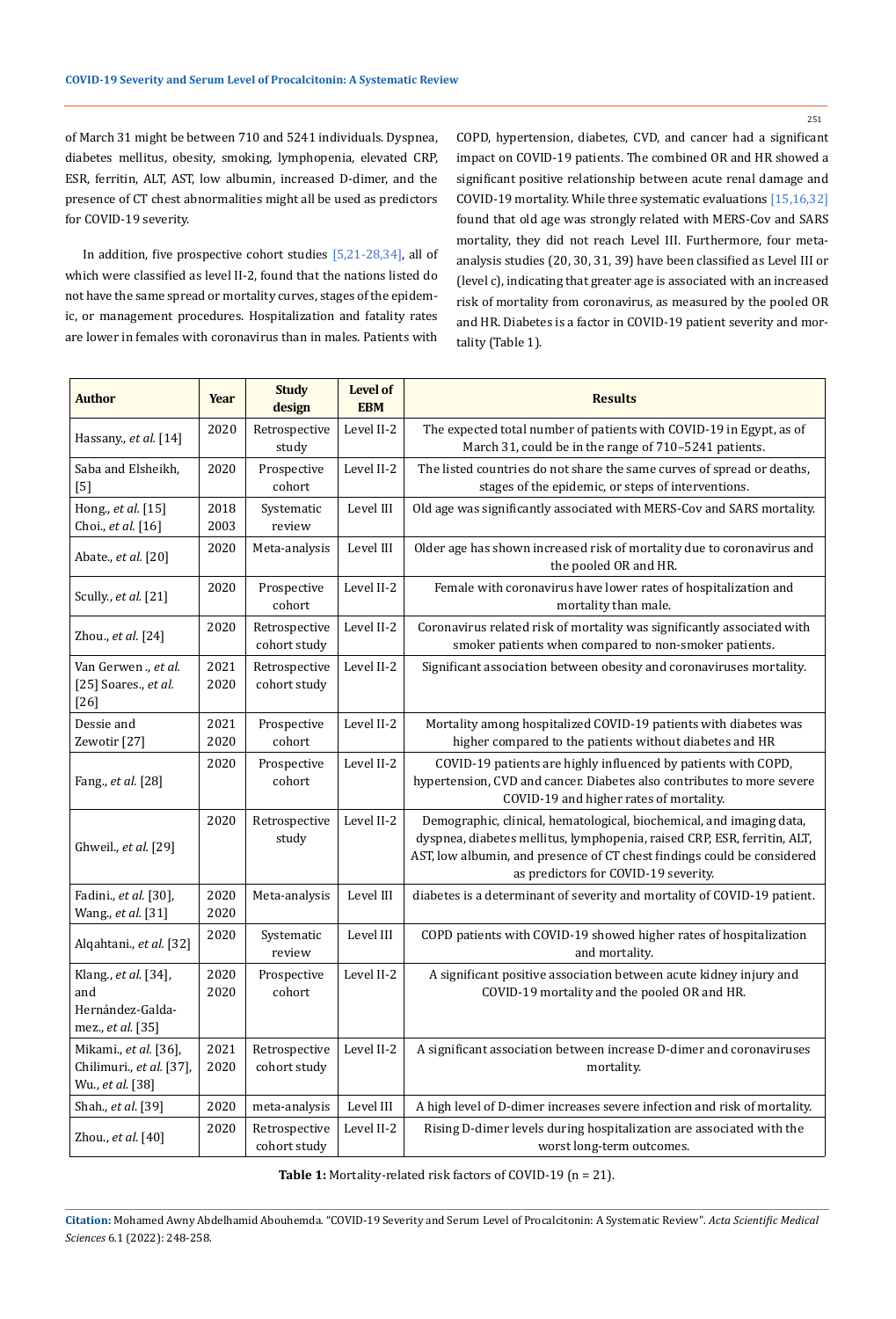252

Regarding PCT levels and COVID-19 severity, 26 prospective cohort analyses [41-54,56-61,63,65,67-69] found a statistically significant relationship between serum procalcitonin levels and CO-VID-19 severity, with the best cut-off values for elevated PCT being  $> 0.5,$   $> 0.1,$   $> 0.04,$   $> 0.24,$   $> 0.05,$  and  $> 0.25$  (ng/mL). In addition, three case series [55, 62,64] were classified as Level III or (level C), with the optimum cut-off values for raised PCT being > 0.5 and > 0.9 (ng/mL), respectively, with significant levels of  $p > 0.001$ . While one retrospective case series [70] that reached level C found that the optimum cut-off values for elevated PCT were > 0.5 (ng/mL), with p > 0.001 levels of significance (Table 2).

| <b>Author</b>             | Year of<br>recruitment<br>initiation | <b>Region</b>    | <b>Study design</b>   | <b>Cut-off used</b><br>for elevated<br>$PCT$ (ng/mL) | <b>PCT</b> correlation<br>with severity (p<br>value = correlation<br>coefficient) | <b>Level of EBM</b> |
|---------------------------|--------------------------------------|------------------|-----------------------|------------------------------------------------------|-----------------------------------------------------------------------------------|---------------------|
| Bhandari., et al. [41]    | 2020                                 | Indian           | Prospective<br>cohort | N/R                                                  | PCT elevated in all<br>severe cases                                               | Level II-2          |
| Cecconi., et al. [42]     | 2020                                 | Italy            | Prospective<br>cohort | > 0.5                                                | p < 0.001                                                                         | Level II-2          |
| Cen., et al. [43]         | 2020                                 | China            | Prospective<br>cohort | > 0.5                                                | $P = 0.044$                                                                       | Level II-2          |
| Chen., et al. [44]        | 2020                                 | China            | Prospective<br>cohort | > 0.5                                                | p < 0.001                                                                         | Level II-2          |
| Chen., <i>et al.</i> [45] | 2019                                 | China            | Prospective<br>cohort | > 0.5                                                | p < 0.001                                                                         | Level II-2          |
| Chen., et al. [46]        | 2020                                 | China            | Prospective<br>cohort | > 1.0                                                | $P = 0.044$                                                                       | Level II-2          |
| Chen., et al. [47]        | 2020                                 | China            | Prospective<br>cohort | > 0.5                                                | p < 0.001                                                                         | Level II-2          |
| Duan., et al. [48]        | 2020                                 | China            | Prospective<br>cohort | > 0.04                                               | p < 0.001                                                                         | Level II-2          |
| Gavin., et al. [49]       | 2020                                 | <b>USA</b>       | Prospective<br>cohort | > 0.24                                               | p < 0.00004                                                                       | Level II-2          |
| Gregoriano., et al. [50]  | 2020                                 | Swit-<br>zerland | Prospective<br>cohort | > 0.05                                               | p < 0.0002                                                                        | Level II-2          |
| Guo., et al. [51]         | 2020                                 | China            | Prospective<br>cohort | > 0.04                                               | p < 0.001                                                                         | Level II-2          |
| Hon., et al. [52]         | 2020                                 | China            | Prospective<br>cohort | N/R                                                  | p < 0.004                                                                         | Level II-2          |
| Hou., et al. [53]         | 2020                                 | China            | Prospective<br>cohort | N/R                                                  | p < 0.001                                                                         | Level II-2          |
| Hu., et al. [54]          | 2020                                 | China            | Prospective<br>cohort | > 0.05                                               | p < 0.055                                                                         | Level II-2          |
| Ke., et al. [55]          | 2020                                 | China            | Case series           | > 0.05                                               | PCT was elevated in<br>all cases                                                  | Level III           |
| Li., et al. [56]          | 2020                                 | China            | Prospective<br>cohort | > 0.05                                               | PCT had no sig-<br>nificant changes in<br>association disease<br>severity         | Level II-2          |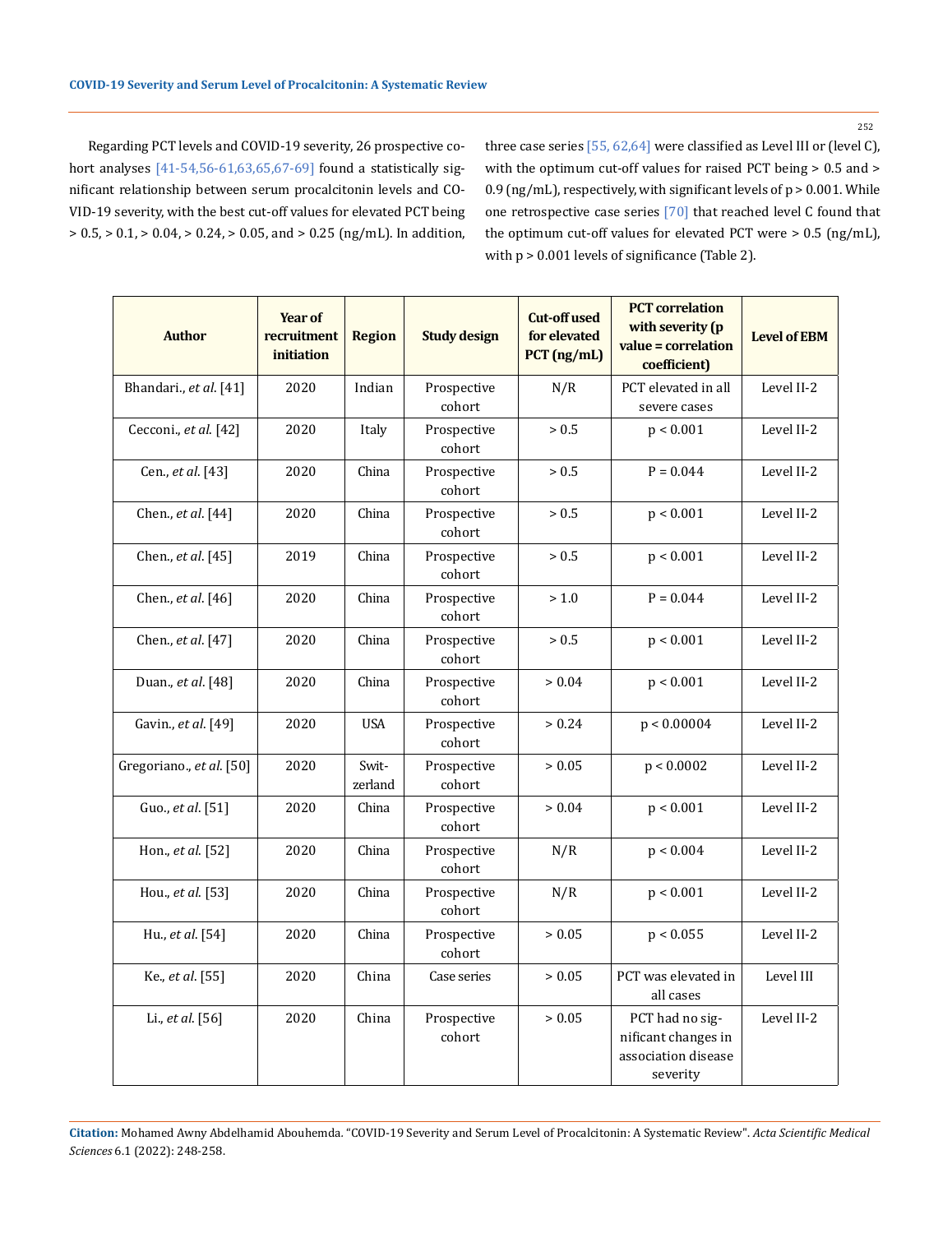| Li., et al. [57]                | 2020 | China        | Prospective<br>cohort        | > 0.5  | PCT was elevated in<br>10.67 % of patients                                    | Level II-2 |
|---------------------------------|------|--------------|------------------------------|--------|-------------------------------------------------------------------------------|------------|
| Lima., et al. [58]              | 2020 | <b>USA</b>   | Prospective<br>cohort        | > 0.5  | PCT was elevated in<br>two cases                                              | Level II-2 |
| McRae., et al. [59]             | 2020 | <b>USA</b>   | Prospective<br>cohort        | > 0.05 | p < 0.001                                                                     | Level II-2 |
| Ortiz-Brizuela., et al.<br>[60] | 2020 | Mexico       | Prospective<br>cohort        | > 0.05 | p < 0.001                                                                     | Level II-2 |
| Price-Haywood., et<br>al. [61]  | 2020 | <b>USA</b>   | Prospective<br>cohort        | > 0.25 | <b>Elevated PCT</b><br>associated with in-<br>hospital mortality<br><b>HR</b> | Level II-2 |
| Rastrelli., et al. [62]         | 2020 | Italy        | Case series                  | > 0.09 | p < 0.001                                                                     | Level III  |
| Rath., et al. [63]              | 2020 | Ger-<br>many | Prospective<br>cohort        | N/R    | p < 0.002                                                                     | Level II-2 |
| Sattar., et al. [64]            | 2020 | <b>USA</b>   | Case report                  | N/R    | PCT levels in-<br>creased with dis-<br>ease progression                       | Level III  |
| Shao., et al. [65]              | 2020 | China        | Prospective<br>cohort        | > 0.05 | $P = 0.032$                                                                   | Level II-2 |
| Zaninotto., et al. [66]         | 2020 | Italy        | Prospective<br>cohort        | > 0.5  | PCT was elevated in<br>2 severe cases                                         | Level II-2 |
| Zeng., et al. [67]              | 2020 | China        | Prospective<br>cohort        | > 0.5  | p < 0.001                                                                     | Level II-2 |
| Zhang., et al. [68]             | 2020 | China        | Prospective<br>cohort        | > 0.5  | p < 0.003                                                                     | Level II-2 |
| Zhang., et al. [69]             | 2020 | China        | Retrospective<br>case series | > 0.5  | p < 0.001                                                                     | Level III  |
| Zhang., et al. [70]             | 2019 | China        | Prospective<br>cohort        | > 0.01 | p < 0.004                                                                     | Level II-2 |

Table 2: PCT level in relation to COVID-19 severity (n = 31).

## **Discussion**

Egypt reported 710 COVID-19 cases and 46 deaths as of March 31 (fatality rate: 648 percent, 95 percent confidence interval: 478- 855). It accepts that, in the absence of open screening, the overall number of patients may be underestimated and the fatality rate may be overestimated. To assess the expected disease burden in Egypt, fatality rates from the United States and Germany, which used open screening, as well as regional nations with similar conditions to Egypt, were used (Algeria, Bahrain, Iran, Israel, Jordan, Saudi Arabia, Lebanon, Morocco, Palestine, Qatar, Tunisia, Turkey, and United Arab Emirates). The mortality rate of all reported nations ranged from 07% to 118%, according to a WHO report released on March 31 [14]. Authors calculated a factor by dividing our fatality rate by the global rate and the rates of the listed countries. This multiplier was then multiplied by the number of cases we had found to arrive at an estimate the expected total number.

As of March 31, the overall number of COVID-19 patients in Egypt was estimated to be between 710 and 5241. Notably, excluding patients who did not contract the virus in the reporting nation may have reduced these figures. Furthermore, the mentioned countries do not have the same spread or fatality curves, stages of the epidemic, or intervention methods [5]. MERS-Cov [15] and

**Citation:** Mohamed Awny Abdelhamid Abouhemda*.* "COVID-19 Severity and Serum Level of Procalcitonin: A Systematic Review". *Acta Scientific Medical Sciences* 6.1 (2022): 248-258.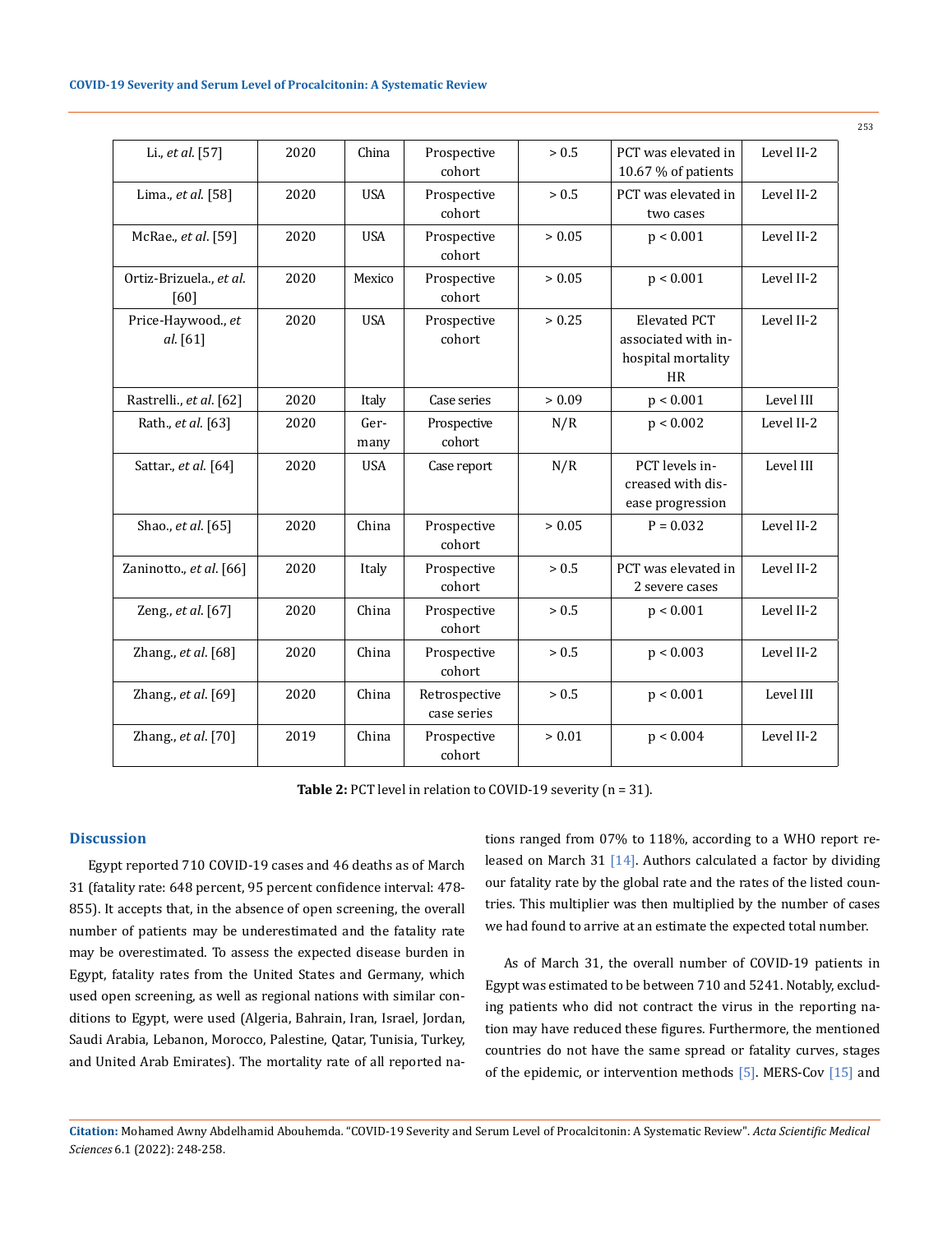SARS [16] mortality were found to be substantially linked to old age. Some age-related chronic medical disorders and/or a reduced immune level could be a viable explanation  $[17]$ . Furthermore, the functions of CD4+T cells, CD8+T cells, and B cells are also affected by age  $[18]$ . In the meta-analysis  $[19]$ , older age was associated with an increased risk of coronavirus-related mortality, as measured by the pooled OR and HR. The pooled OR and HR of Alqahtani., *et al*. [20] showed a considerably greater risk. Females with coronavirus have lower hospitalisation and fatality rates than males with the virus  $[21]$ . When compared to women, men have fewer CD8+T cells, CD4+T cells, and reduced B cell generation in the adaptive immune system  $[22]$ . Furthermore, because some essential immune regulatory genes are found on the X chromosome, women patients may benefit from greater TLR7 expression [23]. When comparing smokers to non-smokers, smokers had a muchincreased risk of dying from the Coronavirus [24]. Furthermore, Van Gerwen., *et al*. [25], as well as Soares., *et al*. [26] found a link between obesity and coronavirus mortality. Dessie and Zewotir [27] found that mortality was greater among COVID-19 hospitalised patients with diabetes than among those without diabetes and HR. Patients with COPD, hypertension, CVD, and cancer, on the other hand, have a significant impact on the risk of mortality among hospitalised COVID-19 patients. Diabetes also leads to a worsening of COVID-19 and increased mortality rates [28]. Dyspnea, diabetes mellitus, lymphopenia, elevated CRP, ESR, ferritin, ALT, AST, low albumin, and the presence of CT chest abnormalities were all found to be predictors of COVID-19 severity by Ghweil., *et al*. [29] among the investigated demographic, clinical, haematological, biochemical, and imaging data.

Diabetes is also a factor of severity and mortality in COVID-19 patients, according to two small systematic reviews [30,31]. Alqahtani., *et al*. [32] also claimed that COPD patients with COVID-19 had higher hospitalisation and mortality rates. This could be because viral infections in COPD patients cause systemic inflammation, which causes symptoms to take longer to heal [33]. There was a strong positive connection between acute renal damage and CO-VID-19 mortality and the pooled OR and HR, according to Klang., *et al*. [34] and Hernández-Galdame., *et al*. [35] Furthermore, Mikami., *et al*. [36], Chilimuri., *et al*. [37], and Wu., *et al*. [38] discovered a link between D-dimer levels and coronavirus mortality. A previous study (39) shown that a high level of D-dimer increased the risk of serious illness and fatality. Rising D-dimer levels during hospitalisation have been linked to the worst long-term results, according to Zhou., *et al*. [40].

The need of laboratory evaluation and early prediction of the severity of a patient's illness has been highlighted because of the global medical catastrophe caused by the COVID-19 pandemic. A robust and reliable relationship between serum PCT level and severity prediction of viral etiologies has been frequently reported since its introduction on the diagnostic platform in 1993 [41]. The extrathyroidal secretion of PCT is assumed to be significantly increased during viral infections and, furthermore, actively precipitated by inflammatory cytokines in the context of COVID-19 [42-55].

Several studies have found a strong correlation between PCT and severity or significantly higher PCT levels in the severe patient's group, indicating that PCT is a viable predictive biomarker. However, Li., *et al*. found no significant link between PCT and prognosis in COVID-19 cases, which could be owing to a limited fraction of critically sick ( $n = 5$ ) and expired ( $n = 11$ ) cases, or the results could be different if a larger cohort is studied. [56] A few research offered clinical and outcome profiles of COVID-19 cases in their respective setups, with varying proportions of severe cases, although the majority of studies lacked homogeneity when it came to biochemical parameter evaluation, owing to frequently changing guidelines. Because interferon (INF)-upsurge is thought to limit PCT release, the PCT value should remain much lower than the optimum cut-off in conditions of noncritical or severe infection [57]. Similarly, the best cut-off in this study was > 0.05 ng/mL, which was used by studies to classify severe cases and determine statistical relationship, i.e., 35 percent (n = 18).

More than 75% of the studies revealed were carried out on Chinese people. Because the expression of PCT is assumed to be dependent on the genetic architecture of the population, this could be a complicating issue [58]. However, a few studies included Caucasians and South Asians in this study, and comparable substantial associations between PCT and severity were found [59-62]. This multiethnic study backs up our claim that PCT can be used as a predictive biomarker in COVID-19 cases.

According to Liu., *et al*., PCT levels larger than 0.07 ng/mL with an AUC of 0.812 and sensitivity and specificity of 73.15 and 84.85 percent, respectively, can be used in routine clinical practise in

**Citation:** Mohamed Awny Abdelhamid Abouhemda*.* "COVID-19 Severity and Serum Level of Procalcitonin: A Systematic Review". *Acta Scientific Medical Sciences* 6.1 (2022): 248-258.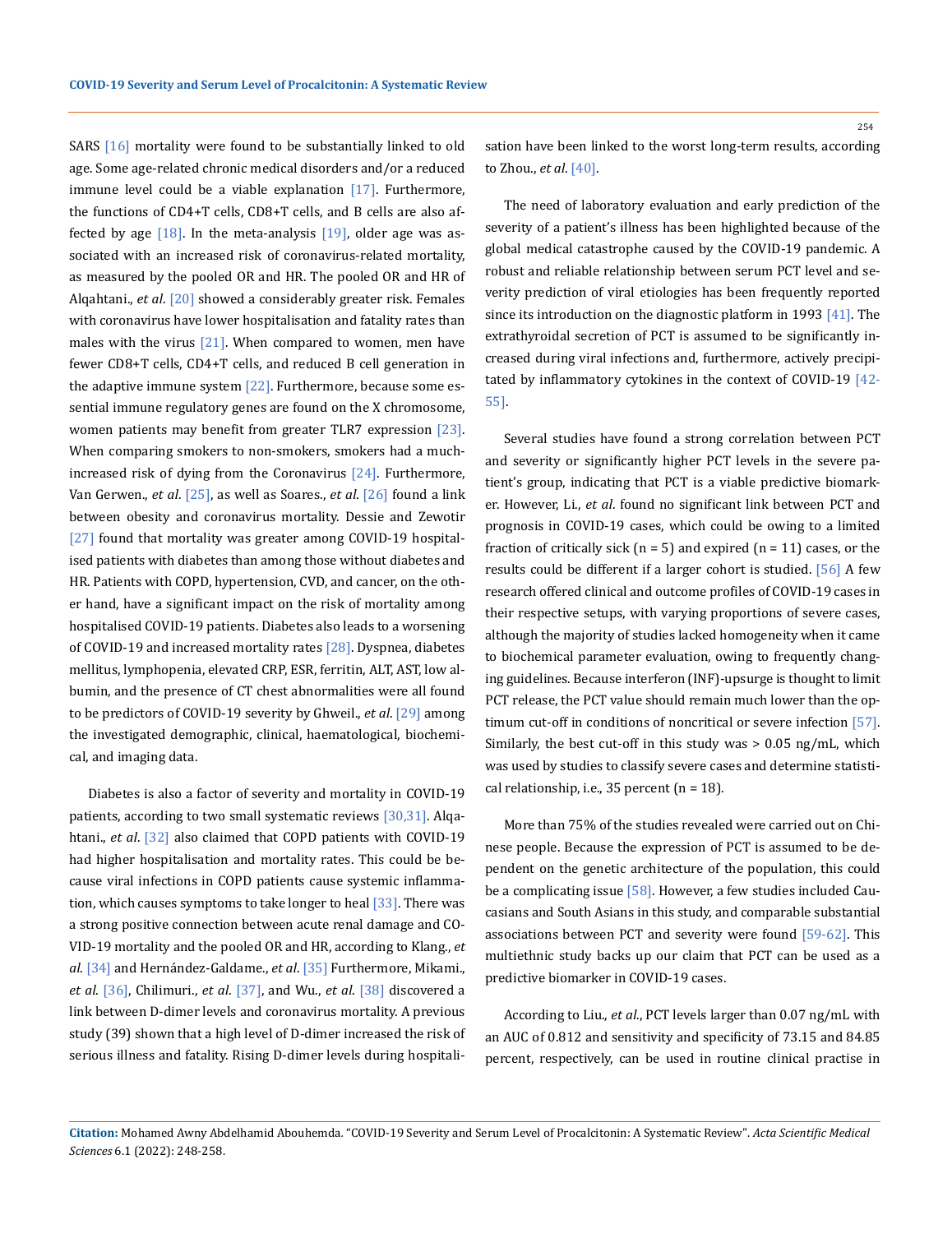conjunction with other biochemical markers and clinical picture for the prediction of morbidity  $[63-67]$ . Knowing which instances are likely to proceed to the severe stage can help with resource allocation and aggressive treatment programmes [68]. Most of the studies were inpatient-based, making longitudinal follow-up more feasible, which is critical for evaluating PCT's prognostic effectiveness. Furthermore, the population studied in this research was multiethnic, encompassing Chinese, Indians, Europeans, North and South Americans, and others. The exclusion of non-English periodicals, primarily from China, is one of the most prominent constraints [70].

#### **Conclusion**

Demographic, clinical, haematological, biochemical, and imaging data, as well as dyspnea, diabetes mellitus, obesity, smoking, lymphopenia, elevated CRP, ESR, ferritin, ALT, AST, low albumin, increased D-dimer, and the presence of CT chest findings, were found to be predictors of COVID-19 severity in this study. PCT may also serve as a predictor of disease severity and aid in identifying the severity of COVID-19 patients.

### **Recommendations**

These aspects should be given extra attention, and more evaluations should be done to look into the underlying processes of these effects. Serial PCT measurements may also be helpful in predicting prognosis. Additional research is needed to better understand the methods by which more PCT is produced and released in SARSCoV-2 patients.

## **Bibliography**

- 1. Wang D., *et al.* ["Clinical characteristics of 138 hospitalized](https://www.researchgate.net/publication/339112553_Clinical_Characteristics_of_138_Hospitalized_Patients_With_2019_Novel_Coronavirus-Infected_Pneumonia_in_Wuhan_China)  [patients with 2019 novel coronavirus-infected pneumonia in](https://www.researchgate.net/publication/339112553_Clinical_Characteristics_of_138_Hospitalized_Patients_With_2019_Novel_Coronavirus-Infected_Pneumonia_in_Wuhan_China)  Wuhan, China". *JAMA* [323.11 \(2020\): 1061-1069.](https://www.researchgate.net/publication/339112553_Clinical_Characteristics_of_138_Hospitalized_Patients_With_2019_Novel_Coronavirus-Infected_Pneumonia_in_Wuhan_China)
- 2. Hu R., *et al.* ["Procalcitonin levels in COVID-19 patients". I](https://www.ncbi.nlm.nih.gov/pmc/articles/PMC7286278/)*nter[national Journal of Antimicrobial Agents](https://www.ncbi.nlm.nih.gov/pmc/articles/PMC7286278/)* 56.2 (2020): 106051.
- 3. Liu ZM., *et al.* ["Association of procalcitonin levels with the](https://www.ncbi.nlm.nih.gov/pmc/articles/PMC7532477/)  [progression and prognosis of hospitalized patients with COV-](https://www.ncbi.nlm.nih.gov/pmc/articles/PMC7532477/)ID-19". *[International Journal of Medical Sciences](https://www.ncbi.nlm.nih.gov/pmc/articles/PMC7532477/)* 17.16 (2020): [2468.](https://www.ncbi.nlm.nih.gov/pmc/articles/PMC7532477/)
- 4. Udugama B., *et al.* ["Diagnosing COVID-19: the disease and](https://pubs.acs.org/doi/10.1021/acsnano.0c02624)  tools for detection". *ACS Nano* [14.4 \(2020\): 3822-3835.](https://pubs.acs.org/doi/10.1021/acsnano.0c02624)
- 5. [Saba AI and Elsheikh AH. "Forecasting the prevalence of CO-](https://www.sciencedirect.com/science/article/pii/S0957582020310259)[VID-19 outbreak in Egypt using nonlinear autoregressive](https://www.sciencedirect.com/science/article/pii/S0957582020310259)  artificial neural networks". *[Process Safety and Environmental](https://www.sciencedirect.com/science/article/pii/S0957582020310259) Protection* [141 \(2020\): 1-8.](https://www.sciencedirect.com/science/article/pii/S0957582020310259)
- 6. Ruan Q., *et al.* ["Clinical predictors of mortality due to COVID-19](https://pubmed.ncbi.nlm.nih.gov/32125452/)  [based on an analysis of data of 150 patients from Wuhan, Chi](https://pubmed.ncbi.nlm.nih.gov/32125452/)na". *[Intensive Care Medicine](https://pubmed.ncbi.nlm.nih.gov/32125452/)* 46.5 (2020): 846-848.
- 7. Ponti G., *et al.* ["Biomarkers associated with COVID-19 disease](https://www.ncbi.nlm.nih.gov/pmc/articles/PMC7284147/)  progression". *Critical Reviews in [Clinical Laboratory Sciences](https://www.ncbi.nlm.nih.gov/pmc/articles/PMC7284147/)* [57.6 \(2020\): 389-399.](https://www.ncbi.nlm.nih.gov/pmc/articles/PMC7284147/)
- 8. Ticinesi A., *et al.* ["The Clinical Significance of Procalcitonin El](https://pubmed.ncbi.nlm.nih.gov/34326704/)[evation in Patients over 75 Years Old Admitted for COVID-19](https://pubmed.ncbi.nlm.nih.gov/34326704/)  Pneumonia". *[Mediators of Inflammation](https://pubmed.ncbi.nlm.nih.gov/34326704/)* (2021).
- 9. [Fajgenbaum DC and June CH. "Cytokine storm".](https://pubmed.ncbi.nlm.nih.gov/33264547/) *New England Journal of Medicine* [383.23 \(2020\): 2255-2273.](https://pubmed.ncbi.nlm.nih.gov/33264547/)
- 10. Li H., *et al.* ["SARS-CoV-2 and viral sepsis: observations and hy](https://pubmed.ncbi.nlm.nih.gov/32311318/)potheses". *The Lancet* [395.10235 \(2020\): 1517-1520.](https://pubmed.ncbi.nlm.nih.gov/32311318/)
- 11. Tjendra Y., *et al.* ["Predicting disease severity and outcome in](https://pubmed.ncbi.nlm.nih.gov/32818235/)  [COVID-19 patients: a review of multiple biomarkers".](https://pubmed.ncbi.nlm.nih.gov/32818235/) *Archives [Of Pathology and Laboratory Medicine](https://pubmed.ncbi.nlm.nih.gov/32818235/)* 144.12 (2020): 1465- [1474.](https://pubmed.ncbi.nlm.nih.gov/32818235/)
- 12. Malik P., *et al.* ["Biomarkers and outcomes of COVID-19 hos](https://pubmed.ncbi.nlm.nih.gov/32934000/)[pitalizations: systematic review and meta-analysis".](https://pubmed.ncbi.nlm.nih.gov/32934000/) *BMJ Evi[dence-Based Medicine](https://pubmed.ncbi.nlm.nih.gov/32934000/)* 26.3 (2021): 107-108.
- 13. Guirguis-Blake J., *et al.* ["Current processes of the U.S. Pre](https://pubmed.ncbi.nlm.nih.gov/17576998/)[ventive Services Task Force: refining evidence-based recom](https://pubmed.ncbi.nlm.nih.gov/17576998/)mendation development". *[Annals of Internal Medicine](https://pubmed.ncbi.nlm.nih.gov/17576998/)* 147.2 [\(2007\): 117-122.](https://pubmed.ncbi.nlm.nih.gov/17576998/)
- 14. Hassany M., *et al.* ["Estimation of COVID-19 burden in Egypt".](https://pubmed.ncbi.nlm.nih.gov/32353346/)  *[The Lancet Infectious Diseases](https://pubmed.ncbi.nlm.nih.gov/32353346/)* 20.8 (2020): 896-897.
- 15. Hong K-H., *et al.* ["Predictors of mortality in Middle East respi](https://pubmed.ncbi.nlm.nih.gov/28724637/)[ratory syndrome \(MERS\)".](https://pubmed.ncbi.nlm.nih.gov/28724637/) *Thorax* 73.3 (2018): 286-289.
- 16. Choi KW., *et al.* ["Outcomes and prognostic factors in 267 pa](https://pubmed.ncbi.nlm.nih.gov/14597455/)[tients with severe acute respiratory syndrome in Hong Kong".](https://pubmed.ncbi.nlm.nih.gov/14597455/)  *[Annals of Internal Medicine](https://pubmed.ncbi.nlm.nih.gov/14597455/)* 139.9 (2003): 715-723.
- 17. Wang K., *et al.* ["Clinical and laboratory predictors of in-hospi](https://pubmed.ncbi.nlm.nih.gov/32361723/)[tal mortality in 305 patients with COVID-19: a Cohort Study in](https://pubmed.ncbi.nlm.nih.gov/32361723/)  Wuhan, China". *China* [71.16 \(2020\): 2079-2088.](https://pubmed.ncbi.nlm.nih.gov/32361723/)
- 18. [Goronzy JJ and Weyand CM. "Successful and maladaptive T cell](https://pubmed.ncbi.nlm.nih.gov/28329703/)  aging". *Immunity* [46.3 \(2017\): 364-378.](https://pubmed.ncbi.nlm.nih.gov/28329703/)
- 19. Abate S., *et al.* ["Prevalence and risk factors of mortality among](https://www.who.int/bulletin/online_first/20-260737.pdf)  [hospitalized patients with COVID-19: a systematic review and](https://www.who.int/bulletin/online_first/20-260737.pdf)  Meta-analysis". *[Bull World Health Organ](https://www.who.int/bulletin/online_first/20-260737.pdf)* (2020).

**Citation:** Mohamed Awny Abdelhamid Abouhemda*.* "COVID-19 Severity and Serum Level of Procalcitonin: A Systematic Review". *Acta Scientific Medical Sciences* 6.1 (2022): 248-258.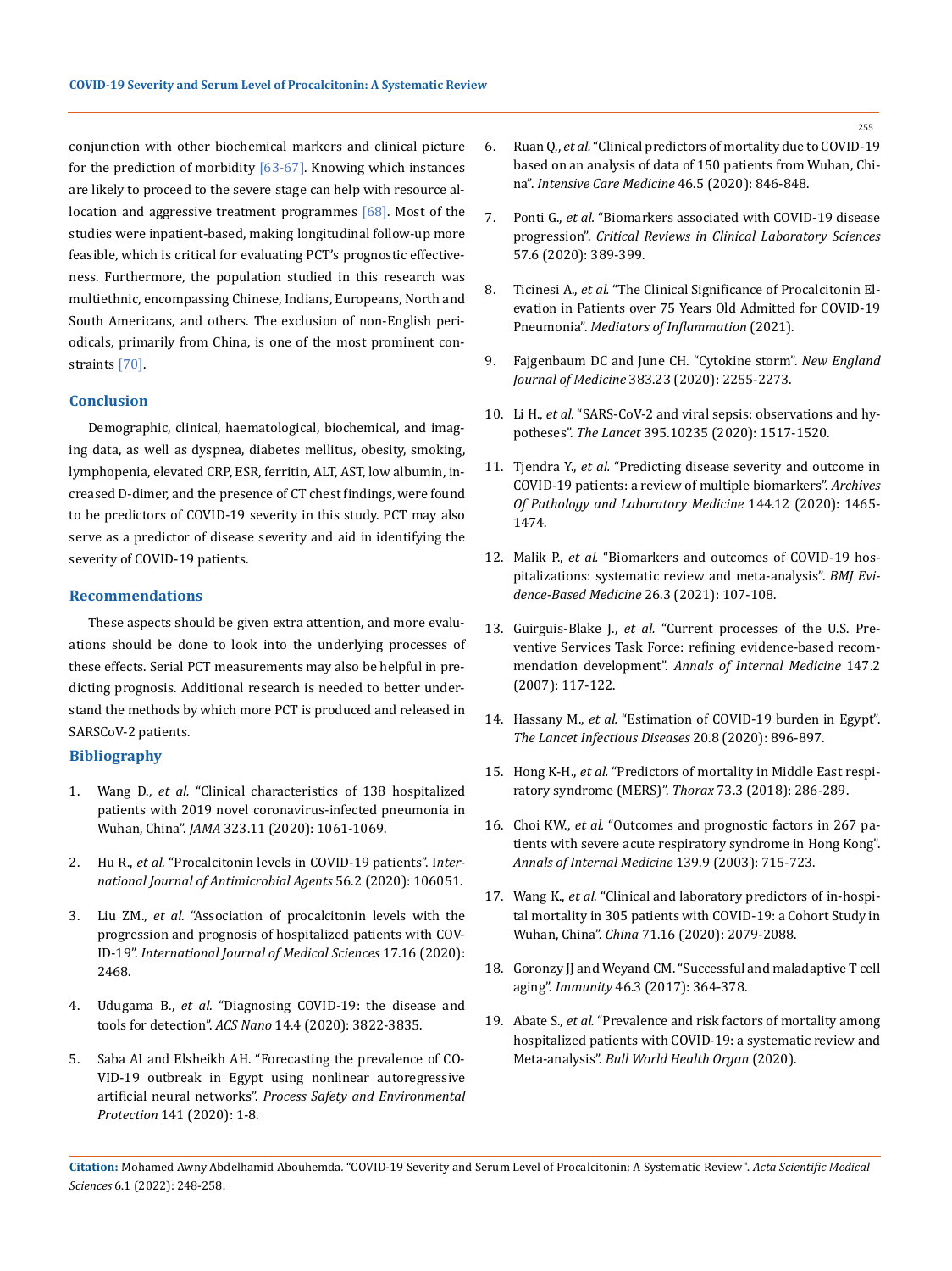- 20. Alqahtani JS., *et al.* ["Prevalence, severity and mortality asso](https://pubmed.ncbi.nlm.nih.gov/32392262/)[ciated with COPD and smoking in patients with COVID-19: a](https://pubmed.ncbi.nlm.nih.gov/32392262/)  [rapid systematic review and meta-analysis".](https://pubmed.ncbi.nlm.nih.gov/32392262/) *PLoS ONE* 15.5 [\(2020\): e0233147.](https://pubmed.ncbi.nlm.nih.gov/32392262/)
- 21. Scully EP., *et al.* ["Considering how biological sex impacts im](https://www.nature.com/articles/s41577-020-0348-8)[mune responses and COVID-19 outcomes".](https://www.nature.com/articles/s41577-020-0348-8) *Nature Reviews Immunology* [20 \(2020\): 442-447.](https://www.nature.com/articles/s41577-020-0348-8)
- 22. Abdullah M., *et al.* "Gender effect on *in vitro* [lymphocyte subset](https://pubmed.ncbi.nlm.nih.gov/22078320/)  [levels of healthy individuals".](https://pubmed.ncbi.nlm.nih.gov/22078320/) *Cell Immunology* 272.2 (2012): [214-219.](https://pubmed.ncbi.nlm.nih.gov/22078320/)
- 23. Parohan M., *et al.* ["Risk factors for mortality in patients with](https://pubmed.ncbi.nlm.nih.gov/32508193/)  [Coronavirus disease 2019 \(COVID-19\) infection: a systematic](https://pubmed.ncbi.nlm.nih.gov/32508193/)  [review and meta-analysis of observational studies".](https://pubmed.ncbi.nlm.nih.gov/32508193/) *The Aging Male* [23.5 \(2020\): 1416-1424.](https://pubmed.ncbi.nlm.nih.gov/32508193/)
- 24. Zhou F., *et al.* ["Clinical course and risk factors for mortality of](https://www.thelancet.com/journals/lancet/article/PIIS0140-6736(20)30566-3/fulltext)  [adult inpatients with COVID-19 in Wuhan, China: a retrospec](https://www.thelancet.com/journals/lancet/article/PIIS0140-6736(20)30566-3/fulltext)tive cohort study". *Lancet* [395 \(2020\): 1054-1062.](https://www.thelancet.com/journals/lancet/article/PIIS0140-6736(20)30566-3/fulltext)
- 25. Van Gerwen M., *et al.* ["Risk factors and outcomes of COVID-19](https://pubmed.ncbi.nlm.nih.gov/32706392/)  [in New York City; a retrospective cohort study".](https://pubmed.ncbi.nlm.nih.gov/32706392/) *Journal of Medical Virology* [93.2 \(2021\): 907-915.](https://pubmed.ncbi.nlm.nih.gov/32706392/)
- 26. Soares RdCM., *et al.* ["Risk factors for hospitalization and mor](https://pubmed.ncbi.nlm.nih.gov/32682453/)[tality due to COVID-19 in Espírito Santo State, Brazil".](https://pubmed.ncbi.nlm.nih.gov/32682453/) *Ameri[can Journal of Tropical Medicine and Hygiene](https://pubmed.ncbi.nlm.nih.gov/32682453/)* 103.3 (2020): [1184-1190.](https://pubmed.ncbi.nlm.nih.gov/32682453/)
- 27. Dessie and Zewotir *BMC Infectious Disease* 21 (2021): 855.
- 28. Fang L., *et al.* ["Are patients with hypertension and diabetes](https://www.thelancet.com/journals/lanres/article/PIIS2213-2600(20)30116-8/fulltext)  [mellitus at increased risk for COVID-19 infection?"](https://www.thelancet.com/journals/lanres/article/PIIS2213-2600(20)30116-8/fulltext) *The Lancet [Respiratory Medicine](https://www.thelancet.com/journals/lanres/article/PIIS2213-2600(20)30116-8/fulltext)* 8.4 (2020): e21.
- 29. Ghweil AA., *et al.* ["Characteristics, outcomes and indicators](https://www.ncbi.nlm.nih.gov/pmc/articles/PMC7381791/)  [of severity for COVID-19 among sample of ESNA Quarantine](https://www.ncbi.nlm.nih.gov/pmc/articles/PMC7381791/)  [Hospital's Patients, Egypt: a retrospective study".](https://www.ncbi.nlm.nih.gov/pmc/articles/PMC7381791/) *Infection and [Drug Resistance](https://www.ncbi.nlm.nih.gov/pmc/articles/PMC7381791/)* 13 (2020): 2375.
- 30. Fadini G., *et al.* ["Prevalence and impact of diabetes among peo](https://pubmed.ncbi.nlm.nih.gov/32222956/)ple infected with SARS-CoV-2". *[Journal of Endocrinology Inves](https://pubmed.ncbi.nlm.nih.gov/32222956/)tigation* [43.6 \(2020\): 867-869.](https://pubmed.ncbi.nlm.nih.gov/32222956/)
- 31. Wang B., *et al.* ["Does comorbidity increase the risk of patients](https://pubmed.ncbi.nlm.nih.gov/32267833/)  [with COVID-19: evidence from meta-analysis".](https://pubmed.ncbi.nlm.nih.gov/32267833/) *Aging (Albany NY)* [12.7 \(2020\): 6049.](https://pubmed.ncbi.nlm.nih.gov/32267833/)
- 32. Alqahtani JS., *et al.* ["Prevalence, severity and mortality asso](https://www.ncbi.nlm.nih.gov/pmc/articles/PMC7213702/)[ciated with COPD and smoking in patients with COVID-19: a](https://www.ncbi.nlm.nih.gov/pmc/articles/PMC7213702/)  [rapid systematic review and meta-analysis".](https://www.ncbi.nlm.nih.gov/pmc/articles/PMC7213702/) *PLoS ONE* 15.5 [\(2020\): e0233147.](https://www.ncbi.nlm.nih.gov/pmc/articles/PMC7213702/)
- 33. Williams NP., *et al.* ["Impact of radiologically stratified exacer](https://respiratory-research.biomedcentral.com/articles/10.1186/s12931-018-0842-8)[bations: insights into pneumonia aetiology in COPD".](https://respiratory-research.biomedcentral.com/articles/10.1186/s12931-018-0842-8) *Respira[tory Research](https://respiratory-research.biomedcentral.com/articles/10.1186/s12931-018-0842-8)* 19.1 (2018): 143.
- 34. Klang E., *et al.* ["Morbid obesity as an independent risk factor](https://www.ncbi.nlm.nih.gov/pmc/articles/PMC7283736/)  [for COVID-19 mortality in hospitalized patients younger than](https://www.ncbi.nlm.nih.gov/pmc/articles/PMC7283736/)  50". *Obesity* [28.9 \(2020\): 1595-1599.](https://www.ncbi.nlm.nih.gov/pmc/articles/PMC7283736/)
- 35. Hernández-Galdamez DR., *et al.* ["Increased risk of hospital](https://www.ncbi.nlm.nih.gov/pmc/articles/PMC7375298/)[ization and death in patients with COVID-19 and pre-existing](https://www.ncbi.nlm.nih.gov/pmc/articles/PMC7375298/)  [noncommunicable diseases and modifiable risk factors".](https://www.ncbi.nlm.nih.gov/pmc/articles/PMC7375298/) *Ar[chives of Medical Research](https://www.ncbi.nlm.nih.gov/pmc/articles/PMC7375298/)* 51.7 (2020): 683-689.
- 36. Mikami T., *et al.* ["Risk factors for mortality in patients with CO-](https://pubmed.ncbi.nlm.nih.gov/32607928/)VID-19 in New York City". *[Journal of General Internal Medicine](https://pubmed.ncbi.nlm.nih.gov/32607928/)*  [36 \(2021\): 17-26.](https://pubmed.ncbi.nlm.nih.gov/32607928/)
- 37. Chilimuri S., *et al.* ["Predictors of mortality in adults admitted](https://pubmed.ncbi.nlm.nih.gov/32726241/)  [with COVID-19: retrospective cohort study from New York](https://pubmed.ncbi.nlm.nih.gov/32726241/)  City". *[Western Journal of Emergency Medicine](https://pubmed.ncbi.nlm.nih.gov/32726241/)* 21.4 (2020): 779.
- 38. Wu C., *et al.* ["Risk factors associated with acute respiratory](https://pubmed.ncbi.nlm.nih.gov/32167524/)  [distress syndrome and death in patients with coronavirus dis](https://pubmed.ncbi.nlm.nih.gov/32167524/)[ease 2019 pneumonia in Wuhan, China".](https://pubmed.ncbi.nlm.nih.gov/32167524/) *JAMA Internal Medicine* [180.7 \(2020\): 934-943.](https://pubmed.ncbi.nlm.nih.gov/32167524/)
- 39. Shah S., *et al.* ["Elevated D-dimer levels are associated with in](https://www.medrxiv.org/content/10.1101/2020.04.29.20085407v1)[creased risk of mortality in COVID-19: a systematic review and](https://www.medrxiv.org/content/10.1101/2020.04.29.20085407v1)  meta-analysis". *[Cardiology in Review](https://www.medrxiv.org/content/10.1101/2020.04.29.20085407v1)* 28.6 (2020): 295-302.
- 40. Zhou F., *et al.* ["Clinical course and risk factors for mortality of](https://www.thelancet.com/journals/lancet/article/PIIS0140-6736(20)30566-3/fulltext)  [adult inpatients with COVID-19 in Wuhan, China: a retrospec](https://www.thelancet.com/journals/lancet/article/PIIS0140-6736(20)30566-3/fulltext)tive cohort study". *The Lancet* [395 \(2020\): 1054-1062.](https://www.thelancet.com/journals/lancet/article/PIIS0140-6736(20)30566-3/fulltext)
- 41. Bhandari S., *et al.* ["Clinical profile of Covid-19 infected patients](https://pubmed.ncbi.nlm.nih.gov/32610859/)  [admitted in a tertiary care hospital in North India".](https://pubmed.ncbi.nlm.nih.gov/32610859/) *Journal As[sociate of Physicians India](https://pubmed.ncbi.nlm.nih.gov/32610859/)* 68.5 (2020): 13-17.
- 42. Cecconi M., *et al.* ["Early predictors of clinical deterioration in](https://www.ncbi.nlm.nih.gov/pmc/articles/PMC7290833/)  [a cohort of 239 patients hospitalized for Covid-19 infection in](https://www.ncbi.nlm.nih.gov/pmc/articles/PMC7290833/)  Lombardy, Italy". *Journal of [Clinical Medicine](https://www.ncbi.nlm.nih.gov/pmc/articles/PMC7290833/)* 9.5 (2020): 1548.
- 43. Cen Y., *et al.* ["Risk factors for disease progression in patients](https://pubmed.ncbi.nlm.nih.gov/32526275/)  [with mild to moderate coronavirus disease 2019 - a multi](https://pubmed.ncbi.nlm.nih.gov/32526275/)centre observational study". *[Clinical Microbiology and Infec](https://pubmed.ncbi.nlm.nih.gov/32526275/)tion* [26.9 \(2020\): 1242-1247.](https://pubmed.ncbi.nlm.nih.gov/32526275/)
- 44. Chen R., *et al.* ["Risk factors of fatal outcome in hospitalized](https://pubmed.ncbi.nlm.nih.gov/32304772/)  [subjects with coronavirus disease 2019 from a nationwide](https://pubmed.ncbi.nlm.nih.gov/32304772/)  analysis in china". *Chest* [158.1 \(2020\): 97-105.](https://pubmed.ncbi.nlm.nih.gov/32304772/)
- 45. Chen R., *et al.* ["Longitudinal hematologic and immunologic](https://pubmed.ncbi.nlm.nih.gov/32407836/)  [variations associated with the progression of COVID-19 pa](https://pubmed.ncbi.nlm.nih.gov/32407836/)tients in China". *[The Journal of Allergy and Clinical Immunology](https://pubmed.ncbi.nlm.nih.gov/32407836/)*  [146.1 \(2020\): 89-100.](https://pubmed.ncbi.nlm.nih.gov/32407836/)

**Citation:** Mohamed Awny Abdelhamid Abouhemda*.* "COVID-19 Severity and Serum Level of Procalcitonin: A Systematic Review". *Acta Scientific Medical Sciences* 6.1 (2022): 248-258.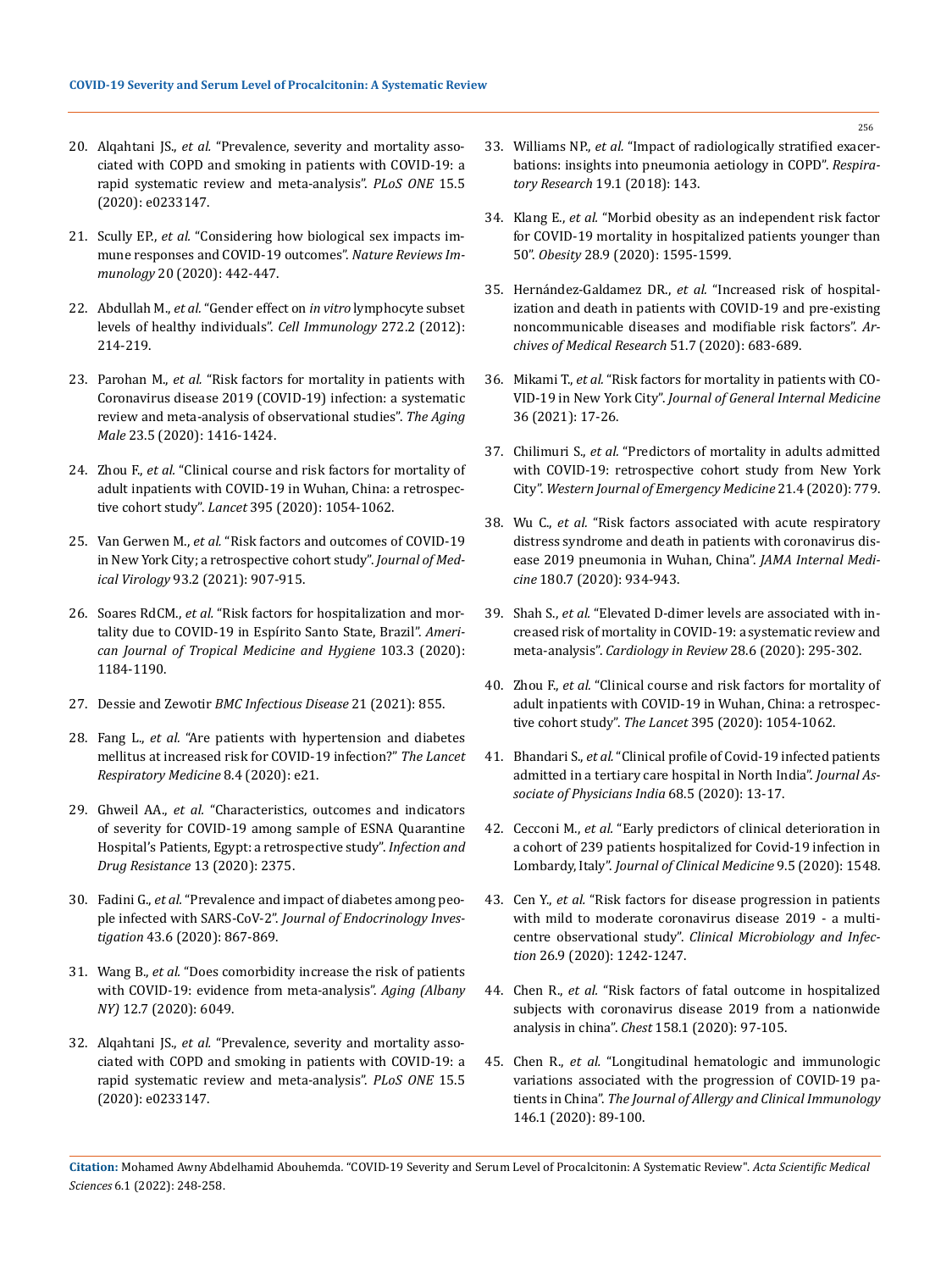- 46. Chen T., *et al.* ["Clinical characteristics and outcomes of older](https://pubmed.ncbi.nlm.nih.gov/32279081/)  [patients with coronavirus disease 2019 \(COVID-19\) in Wuhan,](https://pubmed.ncbi.nlm.nih.gov/32279081/)  [China \(2019\): a single-centered, retrospective study".](https://pubmed.ncbi.nlm.nih.gov/32279081/) *Journals [of Gerontology Series A: Biological Sciences and Medical Sci](https://pubmed.ncbi.nlm.nih.gov/32279081/)ences* [75.9 \(2020\): 1788-1795.](https://pubmed.ncbi.nlm.nih.gov/32279081/)
- 47. Chen X., *et al.* ["Differences between COVID-19 and suspected](https://pubmed.ncbi.nlm.nih.gov/32237148/)  [then confirmed SARS-CoV-2-negative pneumonia: a retrospec](https://pubmed.ncbi.nlm.nih.gov/32237148/)tive study from a single center". *[Journal of Medical Virology](https://pubmed.ncbi.nlm.nih.gov/32237148/)*  [92.9 \(2020\): 1572-1579.](https://pubmed.ncbi.nlm.nih.gov/32237148/)
- 48. Duan J., *et al.* ["Correlation between the variables collected at](https://pubmed.ncbi.nlm.nih.gov/32470186/)  [admission and progression to severe cases during hospitaliza](https://pubmed.ncbi.nlm.nih.gov/32470186/)[tion among patients with COVID-19 in Chongqing".](https://pubmed.ncbi.nlm.nih.gov/32470186/) *Journal of [Medical Virology](https://pubmed.ncbi.nlm.nih.gov/32470186/)* 11 (2020).
- 49. Gavin W., *et al.* ["Clinical characteristics, outcomes and prognos](https://pubmed.ncbi.nlm.nih.gov/32652252/)[ticators in adult patients hospitalized with COVID-19".](https://pubmed.ncbi.nlm.nih.gov/32652252/) *Ameri[can Journal of Infection Control](https://pubmed.ncbi.nlm.nih.gov/32652252/)* 42.9 (2020): 158-165.
- 50. Gregoriano C., *et al.* ["Characteristics, predictors and outcomes](https://pubmed.ncbi.nlm.nih.gov/32668007/)  [among 99 patients hospitalized with COVID-19 in a tertiary](https://pubmed.ncbi.nlm.nih.gov/32668007/)  [care centre in Switzerland: an observational analysis".](https://pubmed.ncbi.nlm.nih.gov/32668007/) *Swiss Medical Weekly*[150 \(2020\): w20316.](https://pubmed.ncbi.nlm.nih.gov/32668007/)
- 51. Guo T., *et al.* ["Cardiovascular implications of fatal outcomes](https://pubmed.ncbi.nlm.nih.gov/32219356/)  [of patients with coronavirus disease 2019 \(COVID-19\)".](https://pubmed.ncbi.nlm.nih.gov/32219356/) *JAMA Cardiology* [5.7 \(2020\): 811-818.](https://pubmed.ncbi.nlm.nih.gov/32219356/)
- 52. Hong Y., *et al.* ["Clinical characteristics of coronavirus disease](https://atm.amegroups.com/article/view/39783/html)  [2019 and development of a prediction model for prolonged](https://atm.amegroups.com/article/view/39783/html)  hospital length of stay". *[Annals of Translational Medicine](https://atm.amegroups.com/article/view/39783/html)* 8.7 [\(2020\): 443.](https://atm.amegroups.com/article/view/39783/html)
- 53. Hou H., *et al.* ["Using IL-2R/lymphocytes for predicting the](https://pubmed.ncbi.nlm.nih.gov/32365221/)  [clinical progression of patients with COVID-19".](https://pubmed.ncbi.nlm.nih.gov/32365221/) *Clinical Ex[perimental Immunology](https://pubmed.ncbi.nlm.nih.gov/32365221/)* 201.1 (2020): 76-84.
- 54. Hu R., *et al.* ["Procalcitonin levels in COVID-19 patients".](https://www.ncbi.nlm.nih.gov/pmc/articles/PMC7286278/) *Inter[national Journal of Antimicrobial Agents](https://www.ncbi.nlm.nih.gov/pmc/articles/PMC7286278/)* 2 (2020): 106051.
- 55. Ke C., *et al.* ["2019 Novel coronavirus disease \(COVID-19\) in](https://www.ncbi.nlm.nih.gov/pmc/articles/PMC7191272/)  [hemodialysis patients: a report of two cases".](https://www.ncbi.nlm.nih.gov/pmc/articles/PMC7191272/) *Clinical Biochemistry* [81 \(2020\): 9-12.](https://www.ncbi.nlm.nih.gov/pmc/articles/PMC7191272/)
- 56. Li H., *et al.* ["Serum amyloid A is a biomarker of severe coro](https://www.sciencedirect.com/science/article/pii/S0163445320301626)[navirus disease and poor prognosis".](https://www.sciencedirect.com/science/article/pii/S0163445320301626) *Journal of Infection* 80.6 [\(2020\): 646-655.](https://www.sciencedirect.com/science/article/pii/S0163445320301626)
- 57. Li R., *et al.* ["Clinical characteristics of 225 patients with CO-](https://pubmed.ncbi.nlm.nih.gov/32298988/)[VID-19 in a tertiary hospital near Wuhan, China".](https://pubmed.ncbi.nlm.nih.gov/32298988/) *Journal of Clinical Virology* [127 \(2020\): 104363.](https://pubmed.ncbi.nlm.nih.gov/32298988/)
- 58. Lima B., *et al.* ["COVID-19 in recent heart transplant recipients:](https://pubmed.ncbi.nlm.nih.gov/32583620/) [clinicopathologic features and early outcomes".](https://pubmed.ncbi.nlm.nih.gov/32583620/) *Transplant In[fectious Disease](https://pubmed.ncbi.nlm.nih.gov/32583620/)* 5 (2020): 13382.
- 59. McRae MP., *et al.* ["Clinical decision support tool and rapid](https://pubmed.ncbi.nlm.nih.gov/32490853/) [point-of-care platform for determining disease severity in](https://pubmed.ncbi.nlm.nih.gov/32490853/) [patients with COVID-19".](https://pubmed.ncbi.nlm.nih.gov/32490853/) *Lab on a Chip* 20.12 (2020): 2075- [2085.](https://pubmed.ncbi.nlm.nih.gov/32490853/)
- 60. Ortiz-Brizuela E., *et al.* ["Clinical and epidemiological charac](https://pubmed.ncbi.nlm.nih.gov/32584326/)[teristics of patients diagnosed with Covid-19 in a tertiary care](https://pubmed.ncbi.nlm.nih.gov/32584326/) [center in Mexico City: a prospective cohort study".](https://pubmed.ncbi.nlm.nih.gov/32584326/) *Revista de [Investigación Clínica](https://pubmed.ncbi.nlm.nih.gov/32584326/)* 72.3 (2020): 165-177.
- 61. Price-Haywood EG., *et al.* ["Hospitalization and mortality](https://www.nejm.org/doi/full/10.1056/NEJMsa2011686) [among black patients and white patients with Covid-19".](https://www.nejm.org/doi/full/10.1056/NEJMsa2011686) *New [England Journal of Medicine](https://www.nejm.org/doi/full/10.1056/NEJMsa2011686)* 382.26 (2020): 2534-2543.
- 62. Rastrelli G., *et al.* ["Low testosterone levels predict clinical ad](https://pubmed.ncbi.nlm.nih.gov/32436355/)[verse outcomes in SARS-CoV-2 pneumonia patients".](https://pubmed.ncbi.nlm.nih.gov/32436355/) *Andrology* [9.1 \(2020\): 88-89.](https://pubmed.ncbi.nlm.nih.gov/32436355/)
- 63. Rath D., *et al.* ["Impaired cardiac function is associated with](https://pubmed.ncbi.nlm.nih.gov/32537662/) [mortality in patients with acute COVID-19 infection".](https://pubmed.ncbi.nlm.nih.gov/32537662/) *Clinical Research Cardiology* [109.12 \(2020\): 1491-1499.](https://pubmed.ncbi.nlm.nih.gov/32537662/)
- 64. Sattar Y., *et al.* ["Coronavirus disease 2019 with acute respira](https://pubmed.ncbi.nlm.nih.gov/32494330/)[tory distress syndrome mimicking heart failure exacerbation:](https://pubmed.ncbi.nlm.nih.gov/32494330/) time to rethink". *[Cardiology Research](https://pubmed.ncbi.nlm.nih.gov/32494330/)* 11.3 (2020): 196-199.
- 65. Shao L., *et al.* ["Novel insights into illness progression and risk](https://www.ncbi.nlm.nih.gov/pmc/articles/PMC7256183/) [profiles for mortality in non-survivors of COVID-19".](https://www.ncbi.nlm.nih.gov/pmc/articles/PMC7256183/) *Frontiers [in Medicine \(Lausanne\)](https://www.ncbi.nlm.nih.gov/pmc/articles/PMC7256183/)* 7 (2020): 246.
- 66. Zaninotto M., *et al.* ["Presepsin in risk stratification of SARS-](https://pubmed.ncbi.nlm.nih.gov/32333860/)CoV-2 patients". *[Clinica Chimica Acta](https://pubmed.ncbi.nlm.nih.gov/32333860/)* 507 (2020): 161-163.
- 67. Zeng Z., *et al.* ["Simple nomogram based on initial laboratory](https://pubmed.ncbi.nlm.nih.gov/32603535/) [data for predicting the probability of ICU transfer of COVID-19](https://pubmed.ncbi.nlm.nih.gov/32603535/) [patients: multicenter retrospective study".](https://pubmed.ncbi.nlm.nih.gov/32603535/) *Journal of Medical [Virology](https://pubmed.ncbi.nlm.nih.gov/32603535/)* (2020).
- 68. Zhang B., *et al.* ["Novel coronavirus disease 2019 \(COVID-19\):](https://pubmed.ncbi.nlm.nih.gov/32399620/) [relationship between chest CT scores and laboratory param](https://pubmed.ncbi.nlm.nih.gov/32399620/)eters". *[European Journal of Nuclear Medicine and Molecular](https://pubmed.ncbi.nlm.nih.gov/32399620/) Imaging* [47.9 \(2020\): 2083-2089.](https://pubmed.ncbi.nlm.nih.gov/32399620/)
- 69. Zhang G., *et al.* ["Clinical features and short-term outcomes of](https://pubmed.ncbi.nlm.nih.gov/32311650/) [221 patients with COVID-19 in Wuhan, China".](https://pubmed.ncbi.nlm.nih.gov/32311650/) *Journal of Clinical Virology* [127 \(2020\): 104364.](https://pubmed.ncbi.nlm.nih.gov/32311650/)

**Citation:** Mohamed Awny Abdelhamid Abouhemda*.* "COVID-19 Severity and Serum Level of Procalcitonin: A Systematic Review". *Acta Scientific Medical Sciences* 6.1 (2022): 248-258.